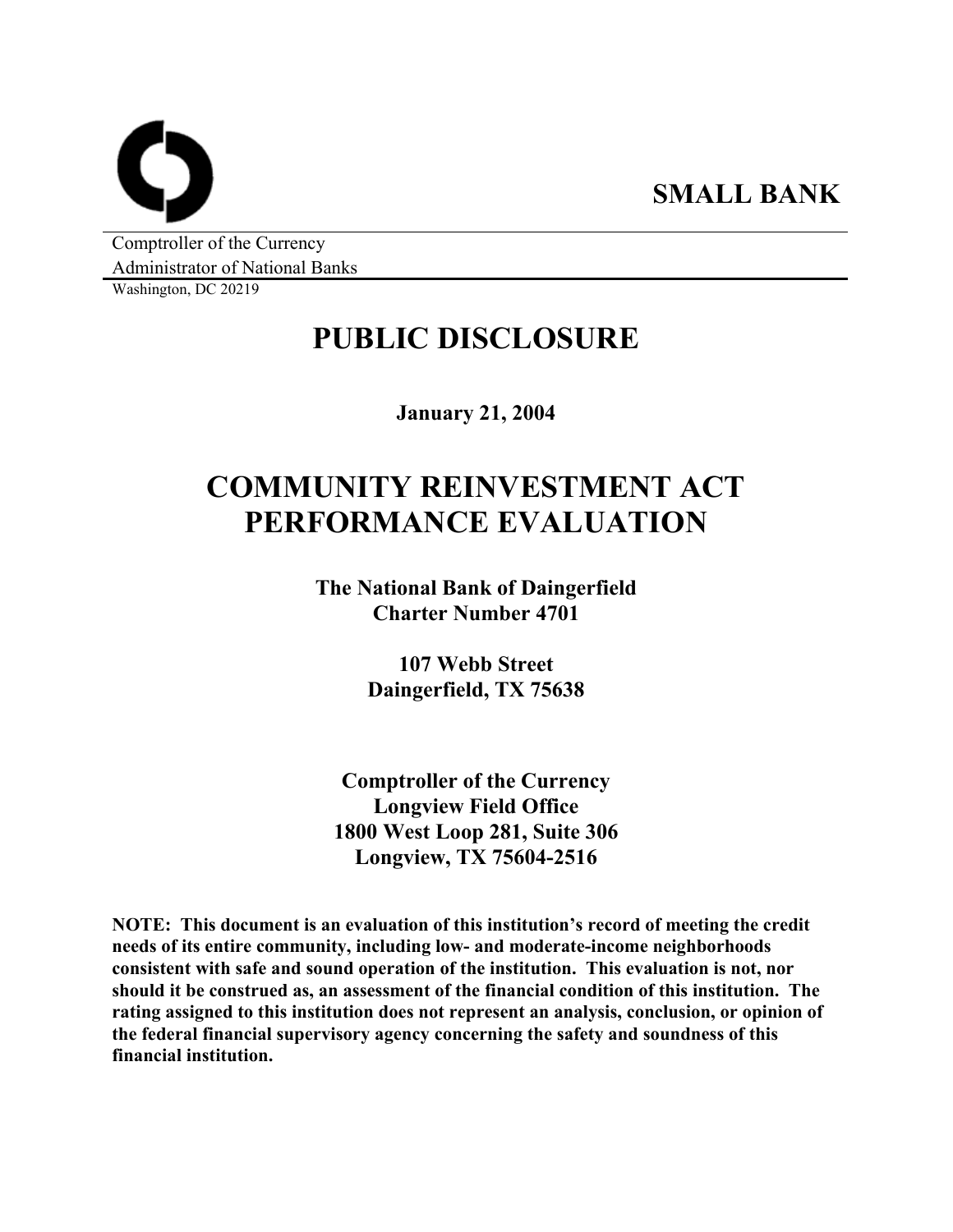### **INSTITUTION'S CRA RATING This institution is rated Satisfactory.**

The National Bank of Daingerfield has a satisfactory record of meeting community credit needs. This rating is based on the following:

- The bank's loan-to-deposit ratio is reasonable when compared to other area banks. The loanto-deposit ratio averages approximately 68% since the last CRA exam.
- A majority of the bank's loans are extended within its assessment area.
- Credit availability is reasonably distributed to borrowers of different income levels.

# **DESCRIPTION OF INSTITUTION**

National Bank of Daingerfield is a community bank with assets of \$73 million as of December 31 , 2003. The bank is wholly owned by Daingerfield Holding Company and is located at 107 Webb Street in Daingerfield, Texas. The bank also has three branch offices in the following locations: 101 Broadnax, Daingerfield, Texas; 201 W. Main in Omaha, Texas; 215 S. Highway 259 in Ore City, Texas. Additionally, a drive-through facility is located at 1217 Linda Drive, Daingerfield, Texas. As of December 31, 2003, loans totaled \$52 million representing 71% of the bank's total assets. The following chart reflects the distribution of the bank's loan portfolio.

| <b>Loan Category</b>                 | \$ (000) | $\frac{0}{0}$ |
|--------------------------------------|----------|---------------|
| Residential Real Estate Loans        | 20,309   | 38.80         |
| <b>Commercial Real Estate Loans</b>  | 4,186    | 8.00          |
| Commercial Loans                     | 5,341    | 10.20         |
| <b>Agriculture Real Estate Loans</b> | 7,977    | 15.24         |
| <b>Agriculture Loans</b>             | 4,344    | 8.30          |
| Consumer Loans                       | 10,188   | 19.46         |
| <b>Total</b>                         | 52,345   | 100.00%       |

There are no legal impediments or other factors which inhibit the bank's ability to meet the credit needs of the community. The bank was rated satisfactory during the prior CRA Examination dated July 19, 1999.

## **DESCRIPTION OF ASSESSMENT AREA**

The Board has designated Morris County and census tract 9507 of Cass County, Texas as its assessment area. However, the bank recently amended the assessment area to include census tract 9501 of Upshur County, Texas with the opening of a new branch Ore City April, 2003. For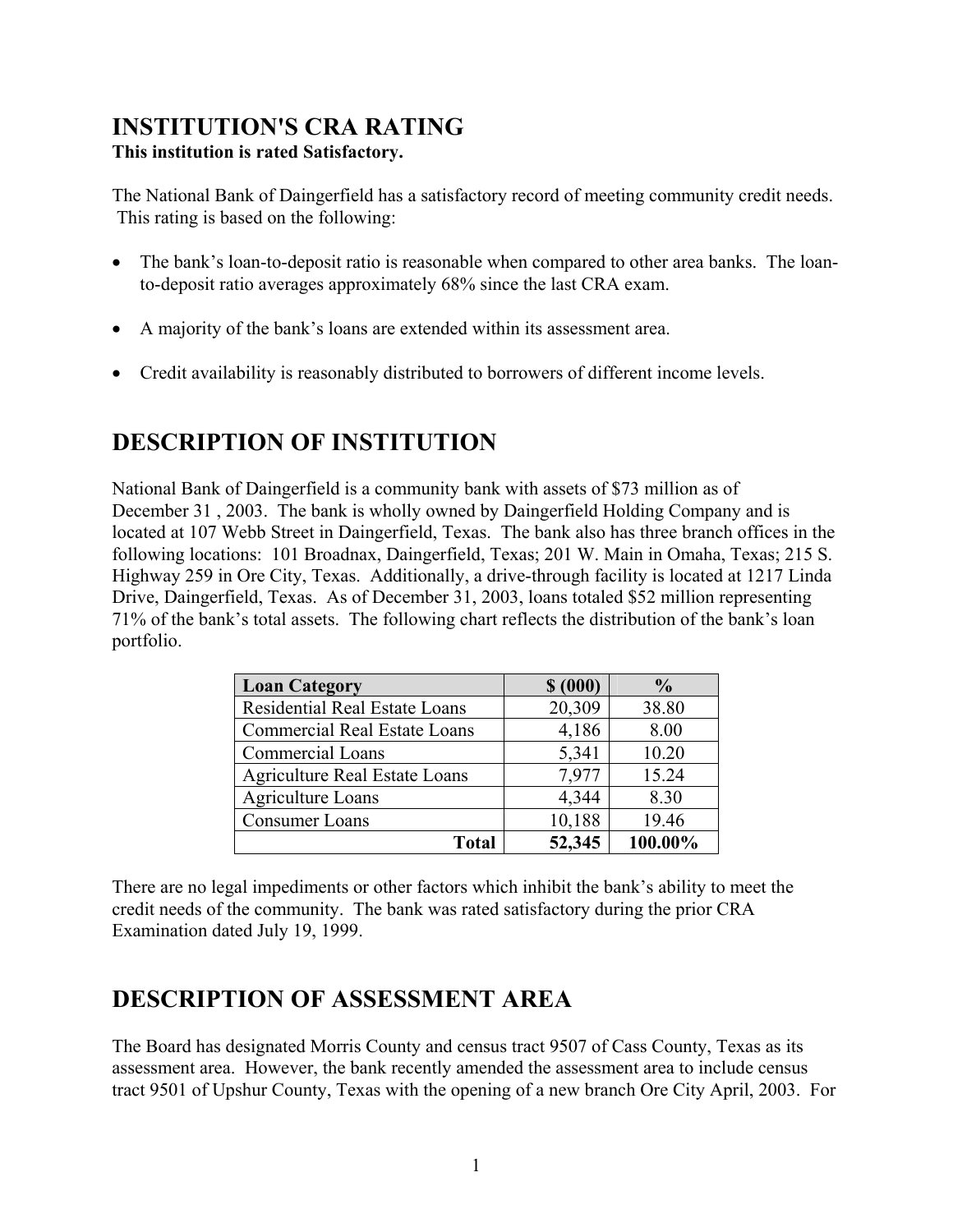the purposes of this exam, we did not review performance in this area given its newness. There are no low or moderate-income tracts within the reviewed assessment area. The assessment area meets the requirements of the Community Reinvestment Act and does not arbitrarily exclude low and moderate-income geographies.

The following table provides a description of the bank's assessment area based on census data and 2002 Department of Housing and Urban Development (HUD) information.

| DEMOGRAPHIC AND ECONOMIC CHARACTERISTICS OF AA |        |  |  |  |  |
|------------------------------------------------|--------|--|--|--|--|
| Population                                     |        |  |  |  |  |
| Number of Families                             | 5,218  |  |  |  |  |
| Number of Households                           | 6,976  |  |  |  |  |
| Geographies                                    |        |  |  |  |  |
| Number of Census Tracts/BNA                    | 4      |  |  |  |  |
| % Low-Income Census Tracts/BNA                 | 0%     |  |  |  |  |
| % Moderate-Income Census Tracts/BNA            | 0%     |  |  |  |  |
| % Middle-Income Census Tracts/BNA              | 100%   |  |  |  |  |
| % Upper-Income Census Tracts/BNA               | $0\%$  |  |  |  |  |
| Median Family Income (MFI)                     |        |  |  |  |  |
| 1990 MFI for AA                                | 24,585 |  |  |  |  |
| 2000 HUD-Adjusted MFI                          | 36,100 |  |  |  |  |
| <b>Economic Indicators</b>                     |        |  |  |  |  |
| <b>Unemployment Rate</b>                       | 3%     |  |  |  |  |
| 2000 Median Housing Value                      | 35,275 |  |  |  |  |
| % of Households Below Poverty Level            | 23%    |  |  |  |  |

The bank's designated assessment area has a total population of 18,211 based on 1990 census data. The distribution of families by income level, regardless of census tract location, consists of the following: 21.64% are low income, 17.92% are moderate income, 21.20% are middle income, and 39.25% are upper income. Major employers in the assessment include Lone Star Steel and two power plants for American Electric Power. Competition is strong with numerous banks, branches, and credit unions in the surrounding area. The local economy is considered stable.

Contact with a local representative of the Chamber of Commerce indicated the primary community credit needs for the assessment area are residential and consumer loans. She also noted the lack of housing available in the area.

## **CONCLUSIONS ABOUT PERFORMANCE CRITERIA**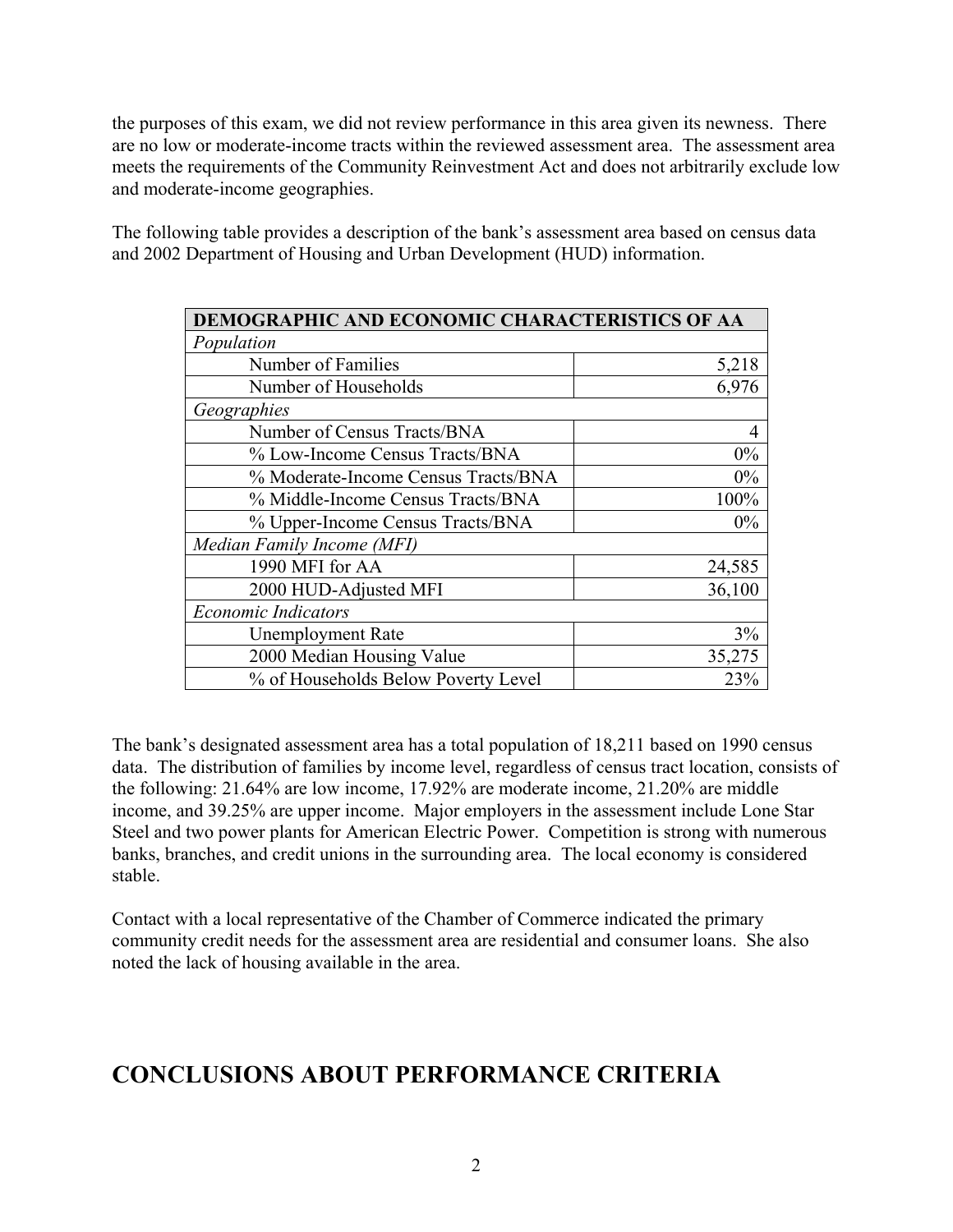#### **Loan-to-Deposit Ratio**

National Bank of Daingerfield's average loan-to-deposit ratio is reasonable given the bank's size, financial condition, and assessment area credit needs. The bank's quarterly average loanto-deposit ration was 67.82% since the prior CRA examination July 19, 1999. The average loanto-deposit ratio of banks with the assessment area, regardless of size, for the same time period, was 64.80%.

|                                     | Assets (000s)   | <b>Average LTD</b> |
|-------------------------------------|-----------------|--------------------|
| <b>Institution</b>                  | (as of 9/30/03) | Ratio              |
| National Bank of Daingerfield       | 68,869          | 67.82              |
| Morris County National Bank         | 72,025          | 62.99              |
| First National Bank, Hughes Springs | 142,401         | 66.30              |
| Security State Bank, Ore City       | 43,007          | 66.08              |
| Lone Star State Bank                | 30,382          | 75.90              |
| First State Bank, Avinger           | 16,766          | 66.35              |
| First National Bank, Linden         | 54,053          | 48.17              |

#### **Lending in Assessment Area**

A majority of the bank's lending activity is located within its assessment area. We reviewed a sample of 23 residential purchase loans, 23 consumer loans, and 28 commercial loans originating since July 1999. The breakdown by loan category is illustrated in the following table.

| <b>TOTAL LOANS REVIEWED</b> |                    |       |           |                        |    |       |           |       |
|-----------------------------|--------------------|-------|-----------|------------------------|----|-------|-----------|-------|
|                             | IN ASSESSMENT AREA |       |           | OUT OF ASSESSMENT AREA |    |       |           |       |
| LOAN TYPE                   | #                  | %     | \$ (000s) | $\%$                   | #  | %     | \$ (000s) | %     |
| Residential                 | 20                 | 86.96 | 750       | 82.74                  | ົ  | 13.04 | 156       | 17.26 |
| Consumer                    | 20                 | 86.96 | 214       | 82.59                  | ঽ  | 13.04 | 45        | 1741  |
| Commercial                  | 20                 | 71.43 | 545       | 38.17                  | 8  | 28.57 | 883       | 61.83 |
| Total Reviewed l            | 60                 | 81.08 | 1,509     | 58.19                  | 14 | 18.92 | 1.427     | 41.81 |

#### **Lending to Borrowers of Different Incomes and to Businesses of Different Sizes**

The distribution of loans within the assessment reflects a reasonable penetration among borrowers of different income levels and businesses of different sizes. National Bank of Daingerfield's primary product lines are residential, consumer, and commercial loans. Our sample of loans inside the assessment area included 20 residential loans totaling \$750M and 20 consumer loans totaling \$214M. The distribution of home purchase and consumer loans generally approximated the income characteristics of the assessment area. While our sample reflects no lending to low income borrowers for residential purposes, consumer loans to these borrowers is above average. Additionally, there is a lack of affordable housing available in the assessment area. The bank's distribution to moderate-income families more closely matches the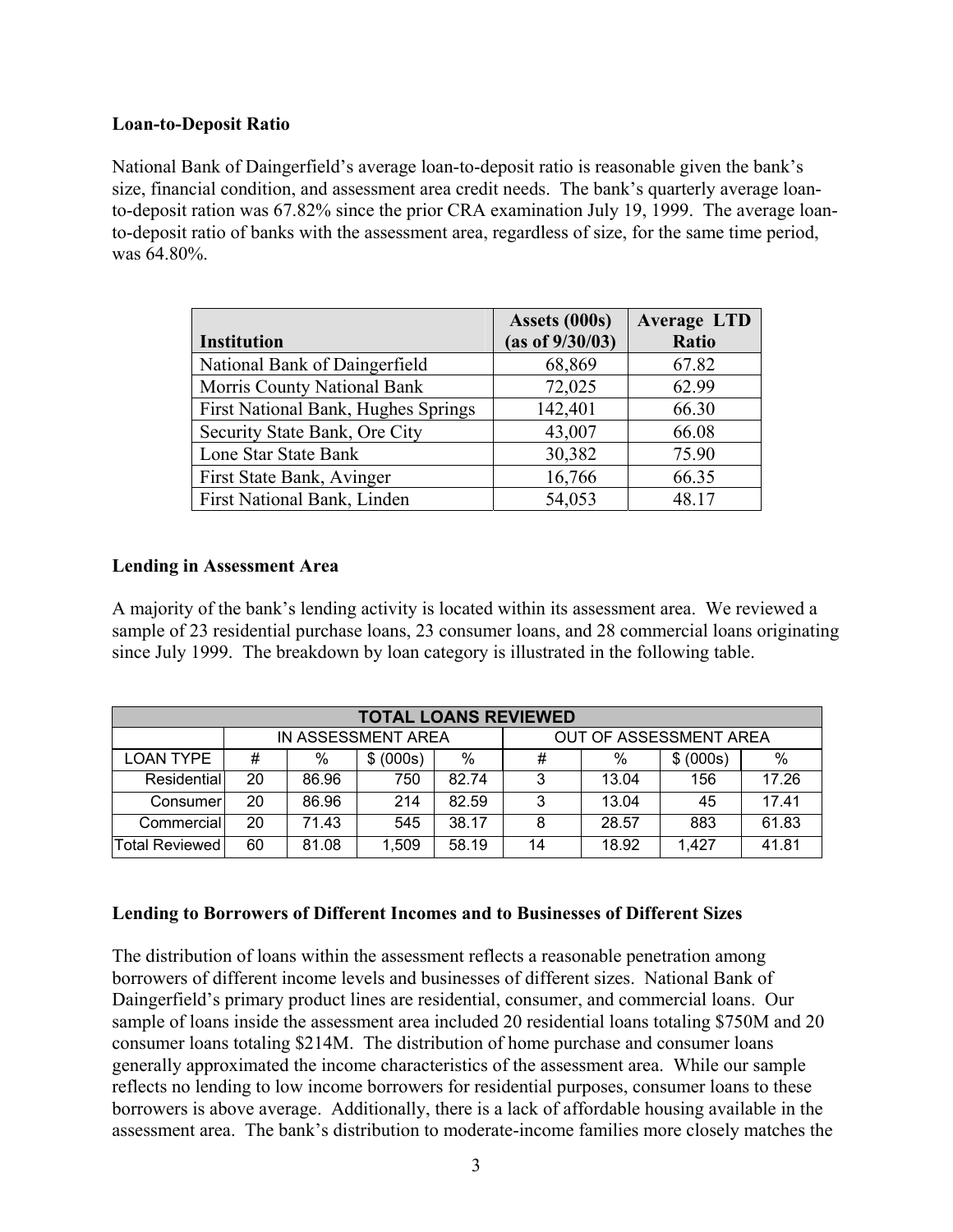demographics of the assessment area.

| <b>RESIDENTIAL REAL ESTATE</b>   |                  |                         |                  |                |                |                |                  |                  |
|----------------------------------|------------------|-------------------------|------------------|----------------|----------------|----------------|------------------|------------------|
| Borrower<br>Income<br>Level      |                  | LOW                     | <b>MODERATE</b>  |                | <b>MIDDLE</b>  |                | <b>UPPER</b>     |                  |
| % of AA<br>Families <sup>1</sup> |                  | 21.64<br>17.92<br>21.20 |                  |                |                | 39.25          |                  |                  |
|                                  | $%$ of<br>Number | $%$ of<br>Amount        | $%$ of<br>Number | % of<br>Amount | % of<br>Number | % of<br>Amount | $%$ of<br>Number | $%$ of<br>Amount |
| Total                            | 00               | 00                      | 20.00            | 13.65          | 25.00          | 24.58          | 55.00            | 61.77            |

| <b>CONSUMER</b>                    |                |                  |                  |                |                  |                  |                  |                |
|------------------------------------|----------------|------------------|------------------|----------------|------------------|------------------|------------------|----------------|
| Borrower<br>Income Level           |                | LOW              | MODERATE         |                | <b>MIDDLE</b>    |                  | <b>UPPER</b>     |                |
| % of AA<br>Households <sup>2</sup> |                | 28.07            | 14.05            |                | 16.86            |                  | 41.02            |                |
|                                    | % of<br>Number | $%$ of<br>Amount | $%$ of<br>Number | % of<br>Amount | $%$ of<br>Number | $%$ of<br>Amount | $%$ of<br>Number | % of<br>Amount |
| Total                              | 45.00          | 39.92            | 20.00            | 21.08          | 10.00            | 11.99            | 25.00            | 27.00          |

The distribution of business loans reflects a reasonable penetration among businesses of different sizes. Based on U.S. Census information, there are 575 businesses in the assessment area with revenues less than \$1 million. This number represents 93.65% of all businesses within the assessment area. Our sample of commercial loans inside the assessment area included 20 loans totaling \$545M. The distribution of commercial loans generally approximates the income characteristics of the assessment area.

| <b>BORROWER DISTRIBUTION OF SMALL LOANS TO BUSINESSES</b> |              |                 |  |  |  |  |
|-----------------------------------------------------------|--------------|-----------------|--|--|--|--|
| <b>Business Revenues</b>                                  | ≤\$1,000,000 | $>$ \$1,000,000 |  |  |  |  |
| % of AA Businesses <sup>3</sup>                           | 93.65        | 6.35            |  |  |  |  |
| % of Bank Loans in AA # I                                 | 90.00        | 10.00           |  |  |  |  |
| % of Bank Loans in AA \$                                  | 78.09        | 21.91           |  |  |  |  |

#### **Geographic Distribution of Loans**

A geographic analysis of lending activity within the bank's assessment was not performed. There are no low or moderate-income geographies located in the bank's assessment area and, therefore, an analysis would not be meaningful.

#### **Responses to Complaints**

Management has not received any written complaints related to CRA performance since the prior CRA examination dated July 19, 1999.